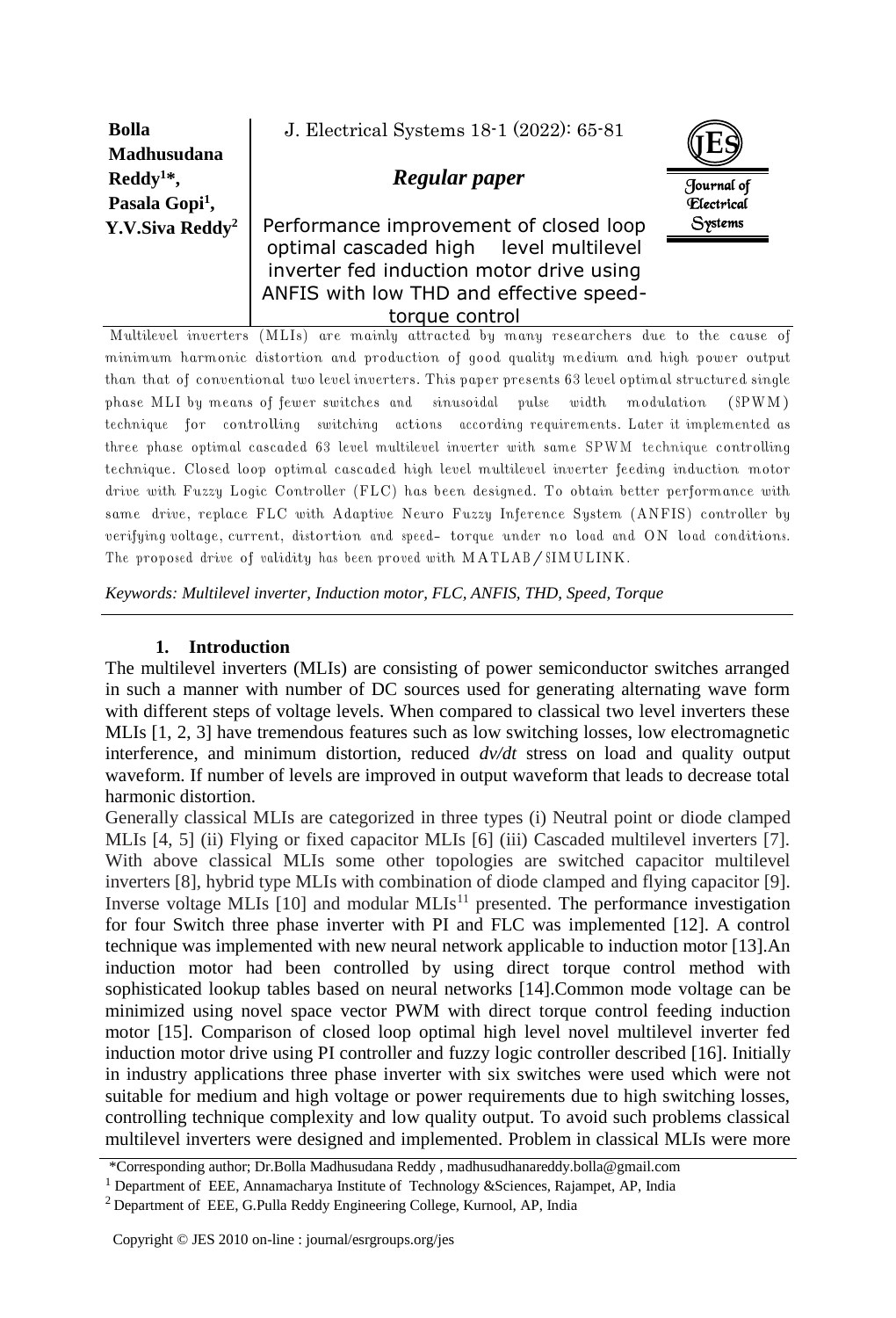switching devices, DC sources with high standing voltages and distortion. Most of the industrial requirements three phase induction motors used due to their simple construction and ruggedness.

Still to improve performance of AC motor drives an optimal structured 63 level MLI is proposed with minimum required count of switches and DC sources through sinusoidal pulse width modulation control technique for proper operation switches. The proposed MLI produces very low switching losses, low off state voltage drops and minimum Total Harmonic Distortion (THD) due to the cause of almost sinusoidal output wave form by increasing number of levels. The proposed MLI control of induction motor drive through FLC is compared with proposed MLI feeding induction motor drive with ANFIS controller for achieving better speed torque performance

# **2. Notation**

The notation used throughout the paper is stated below.

s = number of dc voltage sources for each sub unit; u=Total number of Sub units

 $N_{\text{SWITCH}}$  = Number of switches in proposed MLI;  $N_{\text{DRIVER}}$  = Number of gate drivers proposed MLI

 $N_{\text{IGBT}}$  =Number of IGBTs proposed MLI;  $N_{\text{SOLRCE}}$  = Number of DC voltage sources proposed MLI

 $K = Sub$  multilevel inverter number :  $N_{\text{LEVEL}} =$  Number of output voltage level in proposed novel multilevel inverter

J-Moment of inertia;  $W_r$ -Rotor speed (rad/sec) ; B- friction coefficient;  $T_l$ -Load torque; S-Slip of induction motor

*f* -Frequency of supply to stator of IM ; P-Poles number of magnet



**Figure 1.**Single phase proposed optimal cascaded 63 level MLI

# **3. Design of proposed optimal cascaded high level multilevel inverter**

The proposed optimal cascaded 63 level MLI is shown in figure 1 which is designed with series connection of '*u'* number of sub units to achieve more steps of voltage levels in output waveform. Each sub unit contains one DC voltage source and two switches. The number of output levels in voltage wave form decided based on quantity of DC sources applied in every one sub division of proposed MLI. If all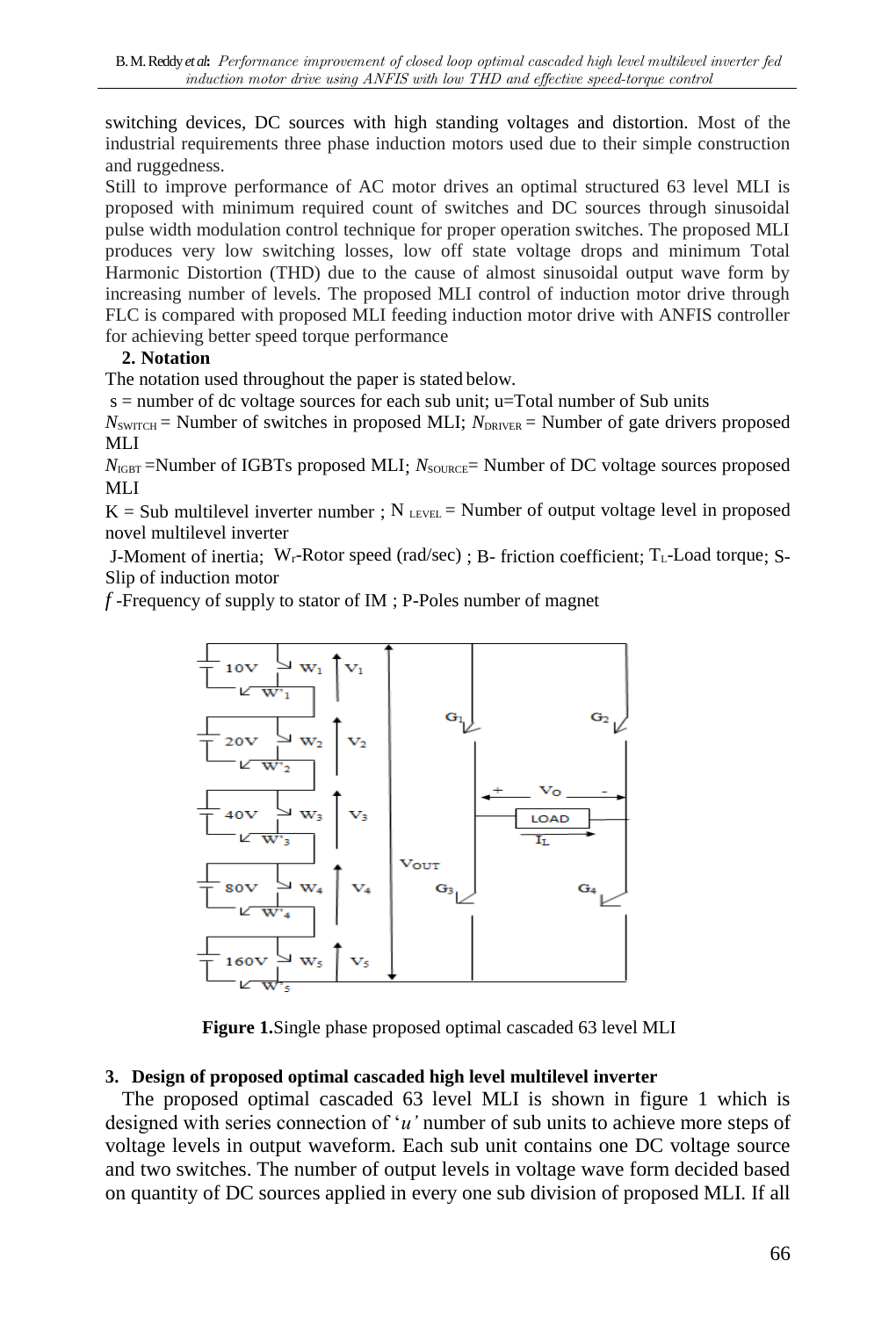*'s'* number of DC sources values are same then low levels are obtained in output but with different values of DC sources with ratio of 1:2:4:8:16 applied to respective sub units, more number of levels are achieved in output.

$$
N_{\text{SWTCH}} = 2u + 4, \text{ when } s = 1
$$
  
=  $m$   $(n+2), \text{ when } n \ge 2$  (1)

$$
N_{DRIVER} = N_{SWTCH} \tag{2}
$$

$$
N_{IGBT} = 2us + 4 \tag{3}
$$

$$
N_{\text{SOLVECE}} = u * s \tag{4}
$$

$$
V_{dc,1} = V_{dc,2} = \dots \dots \dots \dots = V_{dc,u}
$$
\n(5)

*Output Voltage Level*  $N_{level} = 2us + 1$ ; *if DC sources equal* (6)

$$
V_{DC,J} = (s+1)^{(k+1)} V_{DC,1}; k = 1,2,...u
$$
 (7)

Output Voltage Level  $N_{Level} = 2^{(u+1)} + 1$ ; if DC sources un equal (8)

Where  $V_{DC}$ ,  $N_{SWITCH}$ ,  $N_{DRIVER}$ ,  $N_{IGBT}$ ,  $N_{SOURCE}$ ,  $N_{LEVEL}$  are the dc voltages of  $K^{TH}$ sub unit, number of switches, number of

switches' drivers, number of IGBTs and total number of DC sources respectively for proposed MLI. Series connected sub units of proposed MLI produces only zero and positive levels of output .An H bridge is connected across series combination of sub units to obtain negative levels in addition with positive levels and zero level. The positive levels of output voltages are obtained during the ON condition of  $G_1$ ' and 'G4' devices in the H-Bridge and negative levels of output voltages are achieved for ON position of 'G2' and 'G3' in the H- Bridge.

| V (pu) | ON Switching patterns                                                                                        | Level N        | $V$ (pu) | ON Switching patterns                                                                                        | Level N |
|--------|--------------------------------------------------------------------------------------------------------------|----------------|----------|--------------------------------------------------------------------------------------------------------------|---------|
| +31    | W'1 W'2 W'3 W'4 W'5 G1 G4                                                                                    | 1              | $-31$    | W'1 W'2 W'3 W'4 W'5 G2 G3                                                                                    | 33      |
| +30    | W <sub>1</sub> W' <sub>2</sub> W' <sub>3</sub> W' <sub>4</sub> W' <sub>5</sub> G <sub>1</sub> G <sub>4</sub> | 2              | $-30$    | W <sub>1</sub> W' <sub>2</sub> W' <sub>3</sub> W' <sub>4</sub> W' <sub>5</sub> G <sub>2</sub> G <sub>3</sub> | 34      |
| +29    | W'1 W2 W'3 W'4 W'5 G1 G4                                                                                     | 3              | $-29$    | W' <sub>1</sub> W <sub>2</sub> W' <sub>3</sub> W' <sub>4</sub> W' <sub>5</sub> G <sub>2</sub> G <sub>3</sub> | 35      |
| +28    | W <sub>1</sub> W <sub>2</sub> W' <sub>3</sub> W' <sub>4</sub> W' <sub>5</sub> G <sub>1</sub> G <sub>4</sub>  | 4              | $-28$    | W <sub>1</sub> W <sub>2</sub> W' <sub>3</sub> W' <sub>4</sub> W' <sub>5</sub> G <sub>2</sub> G <sub>3</sub>  | 36      |
| $+27$  | W'1 W'2 W3 W'4 W'5 G1 G4                                                                                     | 5              | $-27$    | W'1 W'2 W3 W'4 W'5 G2 G3                                                                                     | 37      |
| +26    | W <sub>1</sub> W' <sub>2</sub> W <sub>3</sub> W' <sub>4</sub> W' <sub>5</sub> G <sub>1</sub> G <sub>4</sub>  | 6              | $-26$    | W <sub>1</sub> W' <sub>2</sub> W <sub>3</sub> W' <sub>4</sub> W' <sub>5</sub> G <sub>2</sub> G <sub>3</sub>  | 38      |
| +25    | W'1 W2 W3 W'4 W'5 G1 G4                                                                                      | $\overline{7}$ | $-25$    | W'1 W2 W3 W'4 W'5 G2 G3                                                                                      | 39      |
| +24    | W <sub>1</sub> W <sub>2</sub> W <sub>3</sub> W' <sub>4</sub> W' <sub>5</sub> G <sub>1</sub> G <sub>4</sub>   | 8              | $-24$    | W <sub>1</sub> W <sub>2</sub> W <sub>3</sub> W' <sub>4</sub> W' <sub>5</sub> G <sub>2</sub> G <sub>3</sub>   | 40      |
| $+23$  | W'1 W'2 W'3 W4 W'5 G1 G4                                                                                     | 9              | $-23$    | W'1 W'2 W'3 W4 W'5 G2 G3                                                                                     | 41      |
| $+22$  | W1 W'2 W'3 W4 W'5 G1 G4                                                                                      | 10             | $-22$    | W <sub>1</sub> W' <sub>2</sub> W' <sub>3</sub> W <sub>4</sub> W' <sub>5</sub> G <sub>2</sub> G <sub>3</sub>  | 42      |
| +21    | W'1 W2 W'3 W4 W'5 G1 G4                                                                                      | 11             | $-21$    | W'1 W2 W'3 W4 W'5 G2 G3                                                                                      | 43      |
| $+20$  | W <sub>1</sub> W <sub>2</sub> W' <sub>3</sub> W <sub>4</sub> W' <sub>5</sub> G <sub>1</sub> G <sub>4</sub>   | 12             | $-20$    | W <sub>1</sub> W <sub>2</sub> W' <sub>3</sub> W <sub>4</sub> W' <sub>5</sub> G <sub>2</sub> G <sub>3</sub>   | 44      |
| $+19$  | W'1 W'2 W3 W4 W'5 G1 G4                                                                                      | 13             | $-19$    | W' <sub>1</sub> W' <sub>2</sub> W <sub>3</sub> W <sub>4</sub> W' <sub>5</sub> G <sub>2</sub> G <sub>3</sub>  | 45      |
| +18    | W <sub>1</sub> W' <sub>2</sub> W <sub>3</sub> W <sub>4</sub> W' <sub>5</sub> G <sub>1</sub> G <sub>4</sub>   | 14             | $-18$    | W <sub>1</sub> W' <sub>2</sub> W <sub>3</sub> W <sub>4</sub> W' <sub>5</sub> G <sub>2</sub> G <sub>3</sub>   | 46      |
| $+17$  | W'1 W2 W3 W4 W'5 G1 G4                                                                                       | 15             | $-17$    | W' <sub>1</sub> W <sub>2</sub> W <sub>3</sub> W <sub>4</sub> W' <sub>5</sub> G <sub>2</sub> G <sub>3</sub>   | 47      |
| $+16$  | W <sub>1</sub> W <sub>2</sub> W <sub>3</sub> W <sub>4</sub> W' <sub>5</sub> G <sub>1</sub> G <sub>4</sub>    | 16             | $-16$    | W <sub>1</sub> W <sub>2</sub> W <sub>3</sub> W <sub>4</sub> W' <sub>5</sub> G <sub>2</sub> G <sub>3</sub>    | 48      |

**Table 1**.ON state switching patterns for 63 level proposed optimal MLI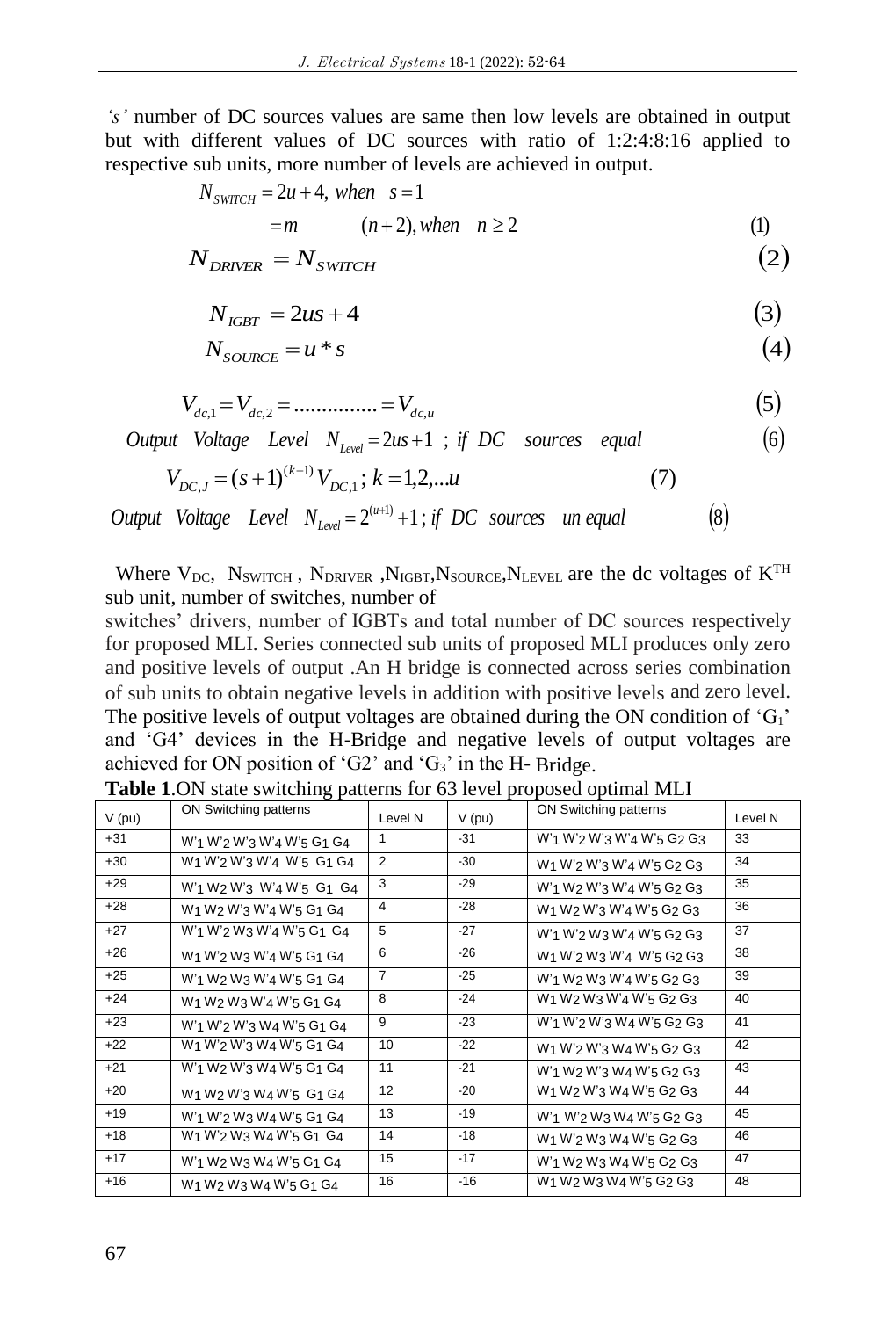B. M. Reddy *et al***:** Performance improvement of closed loop optimal cascaded high level multilevel inverter fed induction motor drive using ANFIS with low THD and effective speed-torque control

| $+15$       | W'1 W'2 W'3 W'4 W5 G1 G4                                                                                    | 17 | $-15$ | W' <sub>1</sub> W' <sub>2</sub> W' <sub>3</sub> W' <sub>4</sub> W <sub>5</sub> G <sub>2</sub> G <sub>3</sub> | 49 |
|-------------|-------------------------------------------------------------------------------------------------------------|----|-------|--------------------------------------------------------------------------------------------------------------|----|
| $+14$       | W <sub>1</sub> W' <sub>2</sub> W' <sub>3</sub> W' <sub>4</sub> W <sub>5</sub> G <sub>1</sub> G <sub>4</sub> | 18 | $-14$ | W <sub>1</sub> W' <sub>2</sub> W' <sub>3</sub> W' <sub>4</sub> W <sub>5</sub> G <sub>2</sub> G <sub>3</sub>  | 50 |
| $+13$       | W'1 W2 W'3 W'4 W5 G1 G4                                                                                     | 19 | $-13$ | W'1 W2 W'3 W'4 W5 G2 G3                                                                                      | 51 |
| $+12$       | W <sub>1</sub> W <sub>2</sub> W' <sub>3</sub> W' <sub>4</sub> W <sub>5</sub> G <sub>1</sub> G <sub>4</sub>  | 20 | $-12$ | W <sub>1</sub> W <sub>2</sub> W' <sub>3</sub> W' <sub>4</sub> W <sub>5</sub> G <sub>2</sub> G <sub>3</sub>   | 52 |
| $+11$       | W' <sub>1</sub> W' <sub>2</sub> W <sub>3</sub> W' <sub>4</sub> W <sub>5</sub> G <sub>1</sub> G <sub>4</sub> | 21 | $-11$ | W' <sub>1</sub> W' <sub>2</sub> W <sub>3</sub> W' <sub>4</sub> W <sub>5</sub> G <sub>2</sub> G <sub>3</sub>  | 53 |
| $+10$       | W1 W'2 W3 W'4 W5 G1 G4                                                                                      | 22 | $-10$ | W <sub>1</sub> W' <sub>2</sub> W <sub>3</sub> W' <sub>4</sub> W <sub>5</sub> G <sub>2</sub> G <sub>3</sub>   | 54 |
| $+9$        | W' <sub>1</sub> W <sub>2</sub> W <sub>3</sub> W' <sub>4</sub> W <sub>5</sub> G G <sub>4</sub>               | 23 | -9    | W' <sub>1</sub> W <sub>2</sub> W <sub>3</sub> W' <sub>4</sub> W <sub>5</sub> G <sub>2</sub> G <sub>3</sub>   | 55 |
| $+8$        | W <sub>1</sub> W <sub>2</sub> W <sub>3</sub> W' <sub>4</sub> W <sub>5</sub> G <sub>1</sub> G <sub>4</sub>   | 24 | -8    | W <sub>1</sub> W <sub>2</sub> W <sub>3</sub> W' <sub>4</sub> W <sub>5</sub> G <sub>2</sub> G <sub>3</sub>    | 56 |
| $+7$        | W'1 W'2 W'3 W4 W5 G1 G4                                                                                     | 25 | $-7$  | W'1 W'2 W'3 W4 W5 G1 G4                                                                                      | 57 |
| $+6$        | W <sub>1</sub> W' <sub>2</sub> W' <sub>3</sub> W <sub>4</sub> W <sub>5</sub> G <sub>1</sub> G <sub>4</sub>  | 26 | -6    | W <sub>1</sub> W' <sub>2</sub> W' <sub>3</sub> W <sub>4</sub> W <sub>5</sub> G <sub>1</sub> G <sub>4</sub>   | 58 |
| $+5$        | W'1 W2 W'3 W4 W5 G1 G4                                                                                      | 27 | -5    | W'1 W2 W'3 W4 W5 G2 G3                                                                                       | 59 |
| $+4$        | W <sub>1</sub> W <sub>2</sub> W' <sub>3</sub> W <sub>4</sub> W <sub>5</sub> G <sub>1</sub> G <sub>4</sub>   | 28 | $-4$  | W <sub>1</sub> W <sub>2</sub> W'3 W <sub>4</sub> W <sub>5</sub> G <sub>2</sub> G <sub>3</sub>                | 60 |
| $+3$        | W'1 W'2 W3 W4 W5 G1 G4                                                                                      | 29 | -3    | W'1 W'2 W3 W4 W5 G2 G3                                                                                       | 61 |
| $+2$        | W <sub>1</sub> W' <sub>2</sub> W <sub>3</sub> W <sub>4</sub> W <sub>5</sub> G <sub>1</sub> G <sub>4</sub>   | 30 | $-2$  | W <sub>1</sub> W' <sub>2</sub> W <sub>3</sub> W <sub>4</sub> W <sub>5</sub> G <sub>2</sub> G <sub>3</sub>    | 62 |
| $+1$        | W'1 W2 W3 W4 W5 G1 G4                                                                                       | 31 | $-1$  | W' <sub>1</sub> W <sub>2</sub> W <sub>3</sub> W <sub>4</sub> W <sub>5</sub> G <sub>2</sub> G <sub>3</sub>    | 63 |
| $\mathbf 0$ | W <sub>1</sub> W <sub>2</sub> W <sub>3</sub> W <sub>4</sub> W <sub>5</sub>                                  | 32 |       |                                                                                                              |    |

Table 1 shows the corresponding switches should be ON for producing various output voltage levels of proposed optimal 63 level MLI shown in figure 1. To get output level as 1 or voltage P.U as +31 the following switches  $W_1$   $W_2$   $W_3$   $W_4$  $W_5$  G<sub>1</sub> G<sub>4</sub> should be in ON condition. Suppose to achieve level 33 or P.U voltage is -31 switches w'1 W'<sub>2</sub> W'<sub>3</sub> W'<sub>4</sub> W'<sub>5</sub> G<sub>2</sub> G3 need to be conducting state. W<sub>1</sub>  $W_2$  W<sub>3</sub> W<sub>4</sub> W<sub>5</sub> switching devices required to turn ON for zero P.U voltage or 32 level output. In order to get 63 level or -1 P.U voltage the following switches  $W<sub>1</sub>$  $W_2$  W<sub>3</sub> W<sub>4</sub> W<sub>5</sub> G<sub>2</sub> G<sub>3</sub> should be ON. Similarly based on level number or PU unit voltage above table 2 said respective switches are in ON state.

## **4. Design of proposed induction motor drive**

The proposed MLI is extended as three phase 63 level optimal MLI is with star connection of three individual single phase 63 optimal MLIs. Hence the designed three phase optimal MLI is feeding with three phase induction motor with different controllers for improving drive performance.

Three phase induction moor torque equation

$$
T_e = J d\omega_t / dt + B\omega_t + T_L
$$
 (9)

J-Moment of inertia;  $\alpha$  –Rotor speed (rad/sec), B-friction coefficient, T<sub>L</sub>-Load torque

Induction motor rotor speed equation

$$
\omega_{\rm r} = \omega_{\rm s} (1 - S) \tag{10}
$$

Synchronous speed (rad /sec)

$$
\omega_s = 2\pi N_s / 60 \tag{11}
$$

Synchronous speed (rev/min)

 $N_s = 120 f / P$  (12)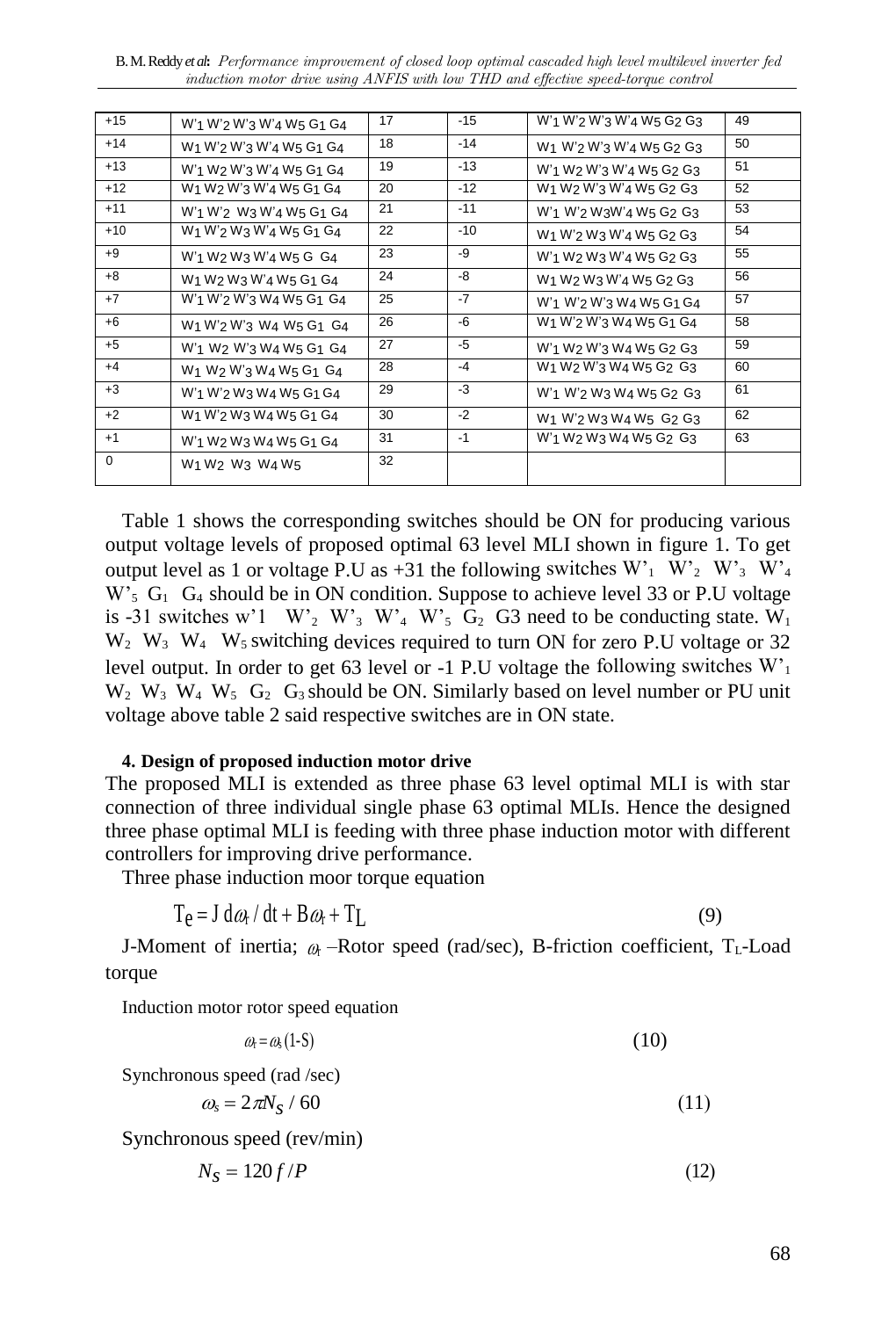Slip of induction motor

$$
S = (\omega_s - \omega_r)/\omega_s \tag{13}
$$

'S' means Slip of induction motor,  $f'$  is Frequency of supply to stator of IM,  $'P'$  means poles number of magnets.

## *4.1Closed loop control of induction motor drive through fuzzy logic controller*

The operation of FLC shown in figure 2 depends on linguistic rules IF, AND  $\&$ THEN operators. The importance of FLC is make the induction motor actual current, voltage, speed and torque equals to given reference values of same .There are two inputs given to FLC one is error in voltage 'ΔV' and second is change in error voltage 'ΔE' and with five membership functions such as NH is Negative High, NL is Negative low, ZE is Zero Equal, PL is Positive low, PH is Positive High. By using above said five membership functions, 25 rules are made in FLC for reducing error between actual and reference values as shown table 2 for improving presentation of projected optimal MLI fed induction motor drive. The 63 level MLI feeding induction drive controlled by FLC block diagram is as shown in figure 4 by replacing ANFIS with FLC. The input to the FLC is the difference in

voltage between reference value and actual value obtained from MLI. The function of FLC controller is to decrease the steady state and transient error in voltage and the same as input to the induction motor for improving drive performance.



Figure 2. Fuzzy logic controller implementation in drive

|                | <b>THERE EXECUTED</b> FOR THE RELAY LOCAL CONDUCT                               |
|----------------|---------------------------------------------------------------------------------|
| S.No           | Rule                                                                            |
|                | IF ( $\Delta V$ is NH) AND ( $\Delta E$ is NH) THEN (ERROR is ZE)               |
| 2              | IF ( $\Delta V$ is NH) AND ( $\Delta E$ is NL) THEN (ERROR is NL)               |
| 3              | IF ( $\Delta V$ is NH) AND ( $\Delta E$ is $\overline{ZE}$ ) THEN (ERROR is NH) |
| $\overline{4}$ | IF ( $\Delta V$ is NH) AND ( $\Delta E$ is PL) THEN (ERROR is NH)               |
| 5              | IF ( $\Delta V$ is NH) AND ( $\Delta E$ is PH) THEN (ERROR is NH)               |
| 6              | IF ( $\Delta V$ is NL) AND ( $\Delta E$ is NH) THEN (ERROR is PL)               |
| 7              | IF ( $\Delta V$ is NL) AND ( $\Delta E$ is NL) THEN (ERROR is ZE)               |
| 8              | IF ( $\Delta V$ is NL) AND ( $\Delta E$ is ZE) THEN (ERROR is NL)               |
| 9              | IF ( $\Delta V$ is NL) AND ( $\Delta E$ is PL) THEN (ERROR is NH)               |
| 10             | IF ( $\Delta V$ is NL) AND ( $\Delta E$ is PH) THEN (ERROR is NH)               |
| 11             | IF ( $\Delta V$ is ZE) AND ( $\Delta E$ is NH) THEN (ERROR is PH)               |

|  |  |  |  |  | Table 2. Rules for Fuzzy Logic Controller |
|--|--|--|--|--|-------------------------------------------|
|--|--|--|--|--|-------------------------------------------|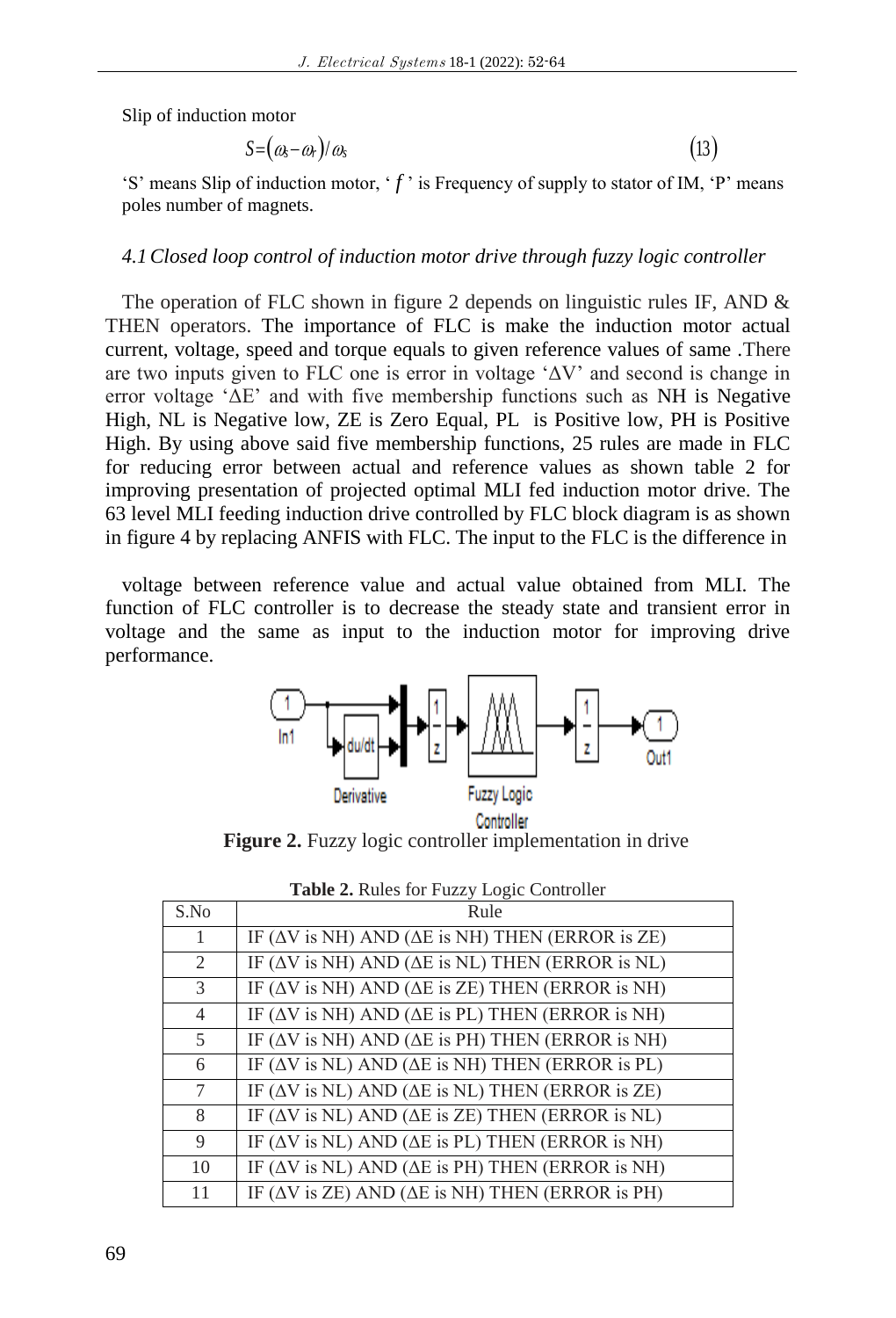| 12 | IF ( $\Delta V$ is ZE) AND ( $\Delta E$ is NL) THEN (ERROR is PL) |
|----|-------------------------------------------------------------------|
| 13 | IF ( $\Delta V$ is ZE) AND ( $\Delta E$ is ZE) THEN (ERROR is ZE) |
| 14 | IF ( $\Delta V$ is ZE) AND ( $\Delta E$ is PL) THEN (ERROR is NL) |
| 15 | IF ( $\Delta V$ is ZE) AND ( $\Delta E$ is PH) THEN (ERROR is NH) |
| 16 | IF ( $\Delta V$ is PL) AND ( $\Delta E$ is NH) THEN (ERROR is PH) |
| 17 | IF ( $\Delta V$ is PL) AND ( $\Delta E$ is NL) THEN (ERROR is PH  |
| 18 | IF ( $\Delta V$ is PL) AND ( $\Delta E$ is ZE) THEN (ERROR is PL) |
| 19 | IF ( $\Delta V$ is PL) AND ( $\Delta E$ is PL) THEN (ERROR is ZE) |
| 20 | IF $(\Delta V$ is PL) AND ( $\Delta E$ is PH) THEN (ERROR is NL)  |
| 21 | IF ( $\Delta V$ is PH) AND ( $\Delta E$ is NH) THEN (ERROR is PH) |
| 22 | IF ( $\Delta V$ is PH) AND ( $\Delta E$ is NL) THEN (ERROR is PH) |
| 23 | IF ( $\Delta V$ is PH) AND ( $\Delta E$ is ZE) THEN (ERROR is PH) |
| 24 | IF ( $\Delta V$ is PH) AND ( $\Delta E$ is PL) THEN (ERROR is PL) |
| 25 | IF ( $\Delta V$ is PH) AND ( $\Delta E$ is PH) THEN (ERROR is ZE) |
|    |                                                                   |

In the above table 2 ' $\Delta V$ ' means voltage error as input 1; ' $\Delta E$ ' means change in voltage error as input 2 and 'ERROR' means output voltage error.

*4.2 Closed loop control of induction motor drive with Adaptive Neuro Fuzzy Inference System controller*

In figure 4, proposed novel three phase 63 level MLI is connected to three phase induction motor with ANFIS in closed loop control system. In proposed drive the three phase inverter is implemented with three single phase 63 level MLIs .When compared to closed loop drive with fuzzy logic controller, the proposed closed loop drive with ANFIS controller offers better performance in case of THD in voltage and current, Speed and Torque control. 'V' is the reference voltage (310 volts) is compared with actual voltage from proposed MLI and the error is applied as input to the ANFIS. The function of ANFIS shown in figure 3 in the proposed drive is minimize error and improves the improve drive performance.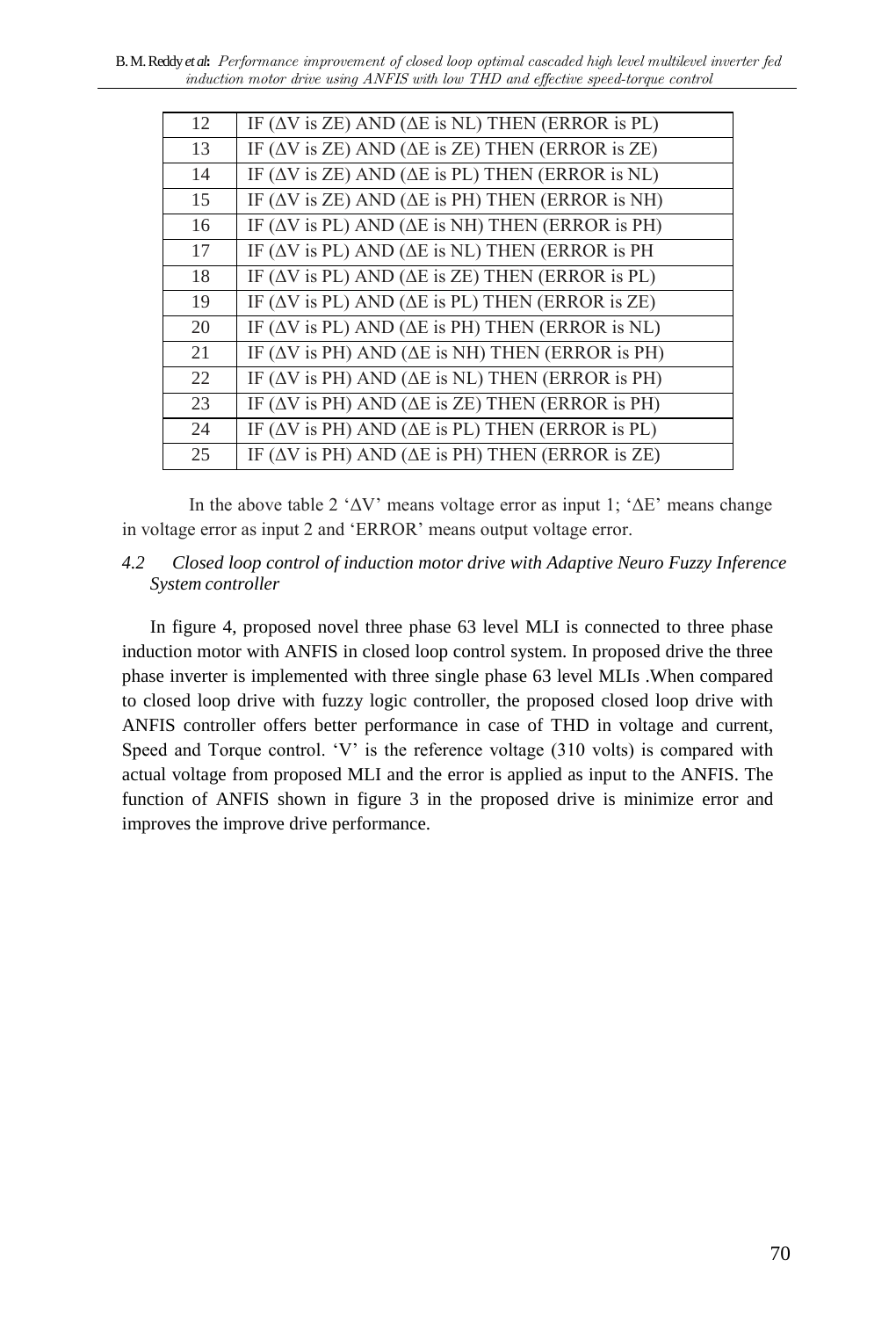

(b)

**Figure 3.** (a) Implementation of Adaptive Neuro Fuzzy Inference System (ANFIS) controller in drive circuit (b) ANFIS controller internal representation; E –Error in voltage, CE-Change in error voltage.



Figure 4. Closed loop control three phase induction motor fed by three phase 63 level MLI through ANFIS controller.

# **5. Experimental results & analysis**

*5.1 Proposed Single phase 63 level multilevel inverter*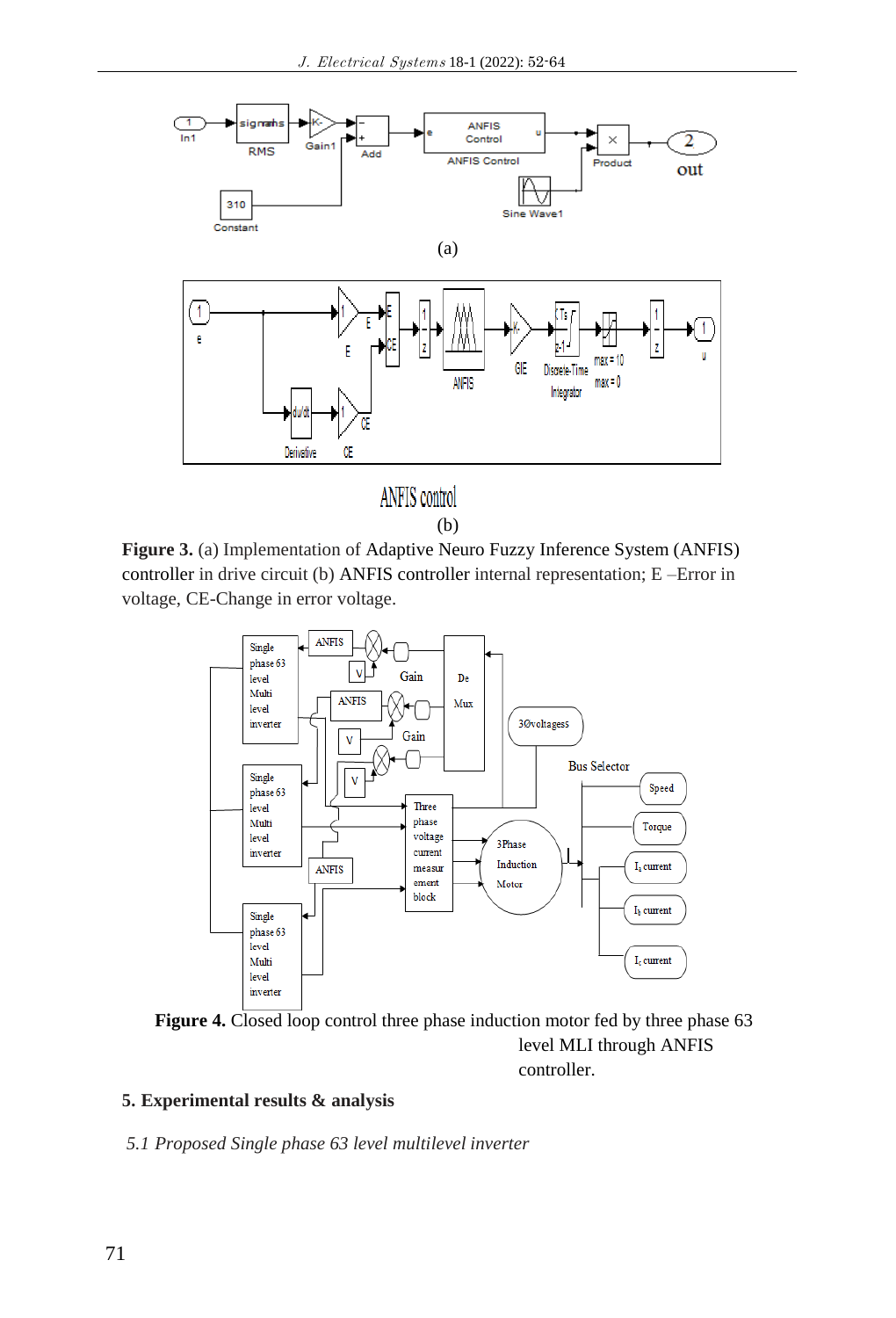

(c)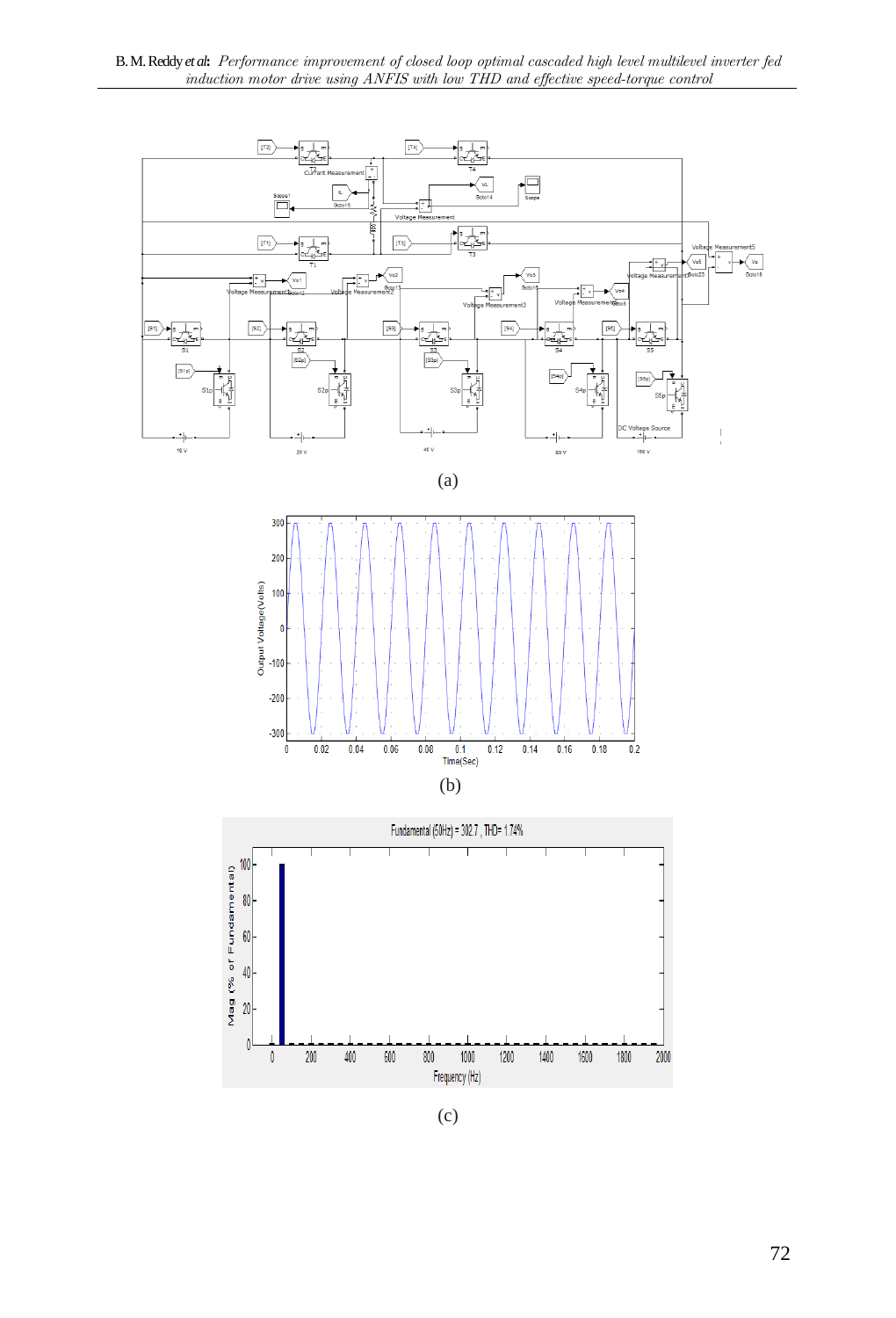

**Figure 5.** (a) MATLAB/SIMULINK circuit of the 63 level single phase proposed optimal multilevel Inverter (b) Output voltage (c) Total Harmonics Distortion (1.74%) in voltage (d) Output current of single phase 63 level proposed MLI (e) THD (0.59%) in current.

*5.2 Closed loop control of induction motor drive through fuzzy logic controller*



(a)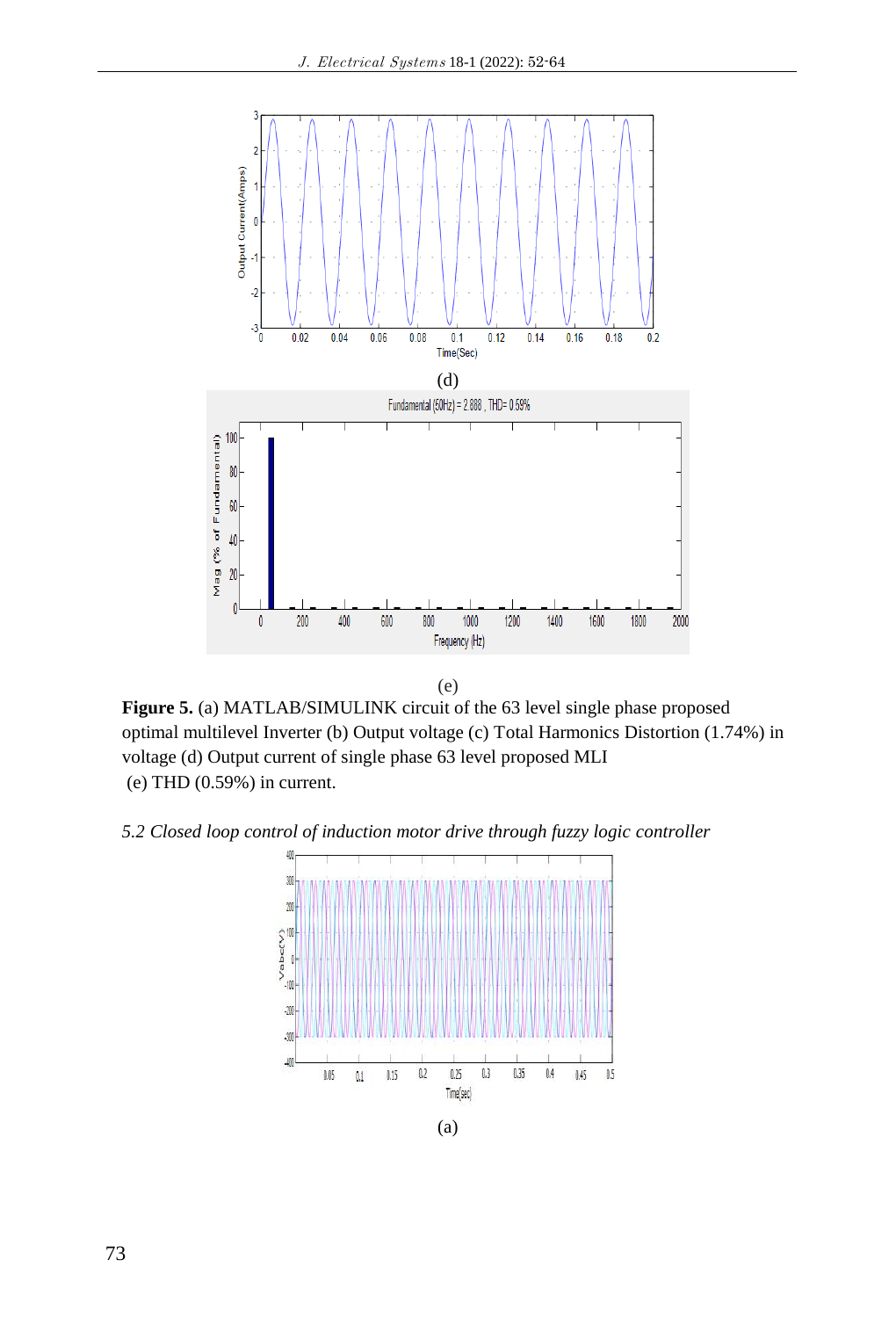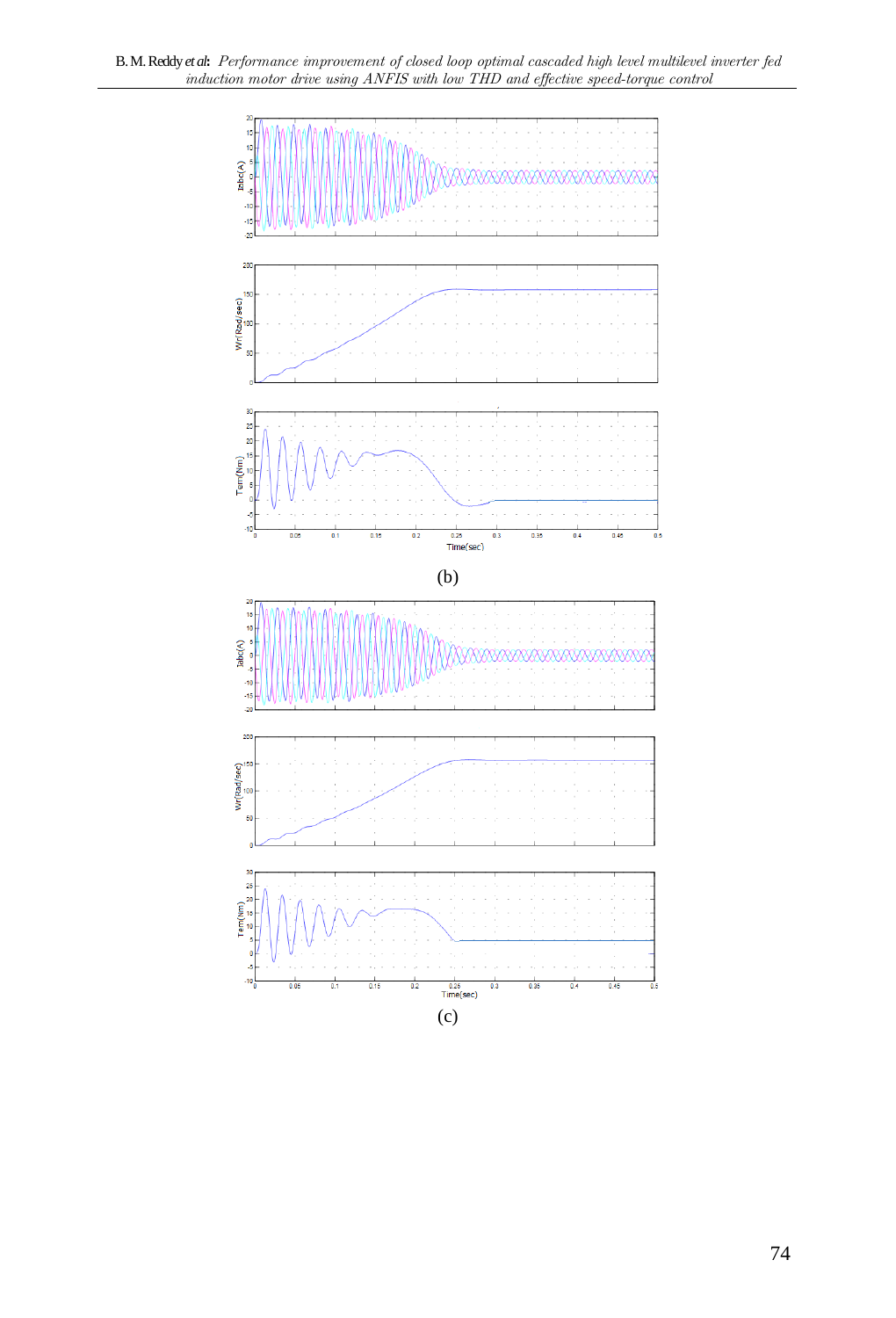

|   | . .<br>. . |  |
|---|------------|--|
| ٥ |            |  |







Fig.6: (a) Three phase output voltages, (b) Three phase stator currents and rotor speed and torque under no load condition, (c) Three phase stator currents and rotor speed and torque under applied load (5 Nm) condition,(d) THD of three phase voltages (e) THD of three phase currents (i) No load (ii) Load 5Nm case.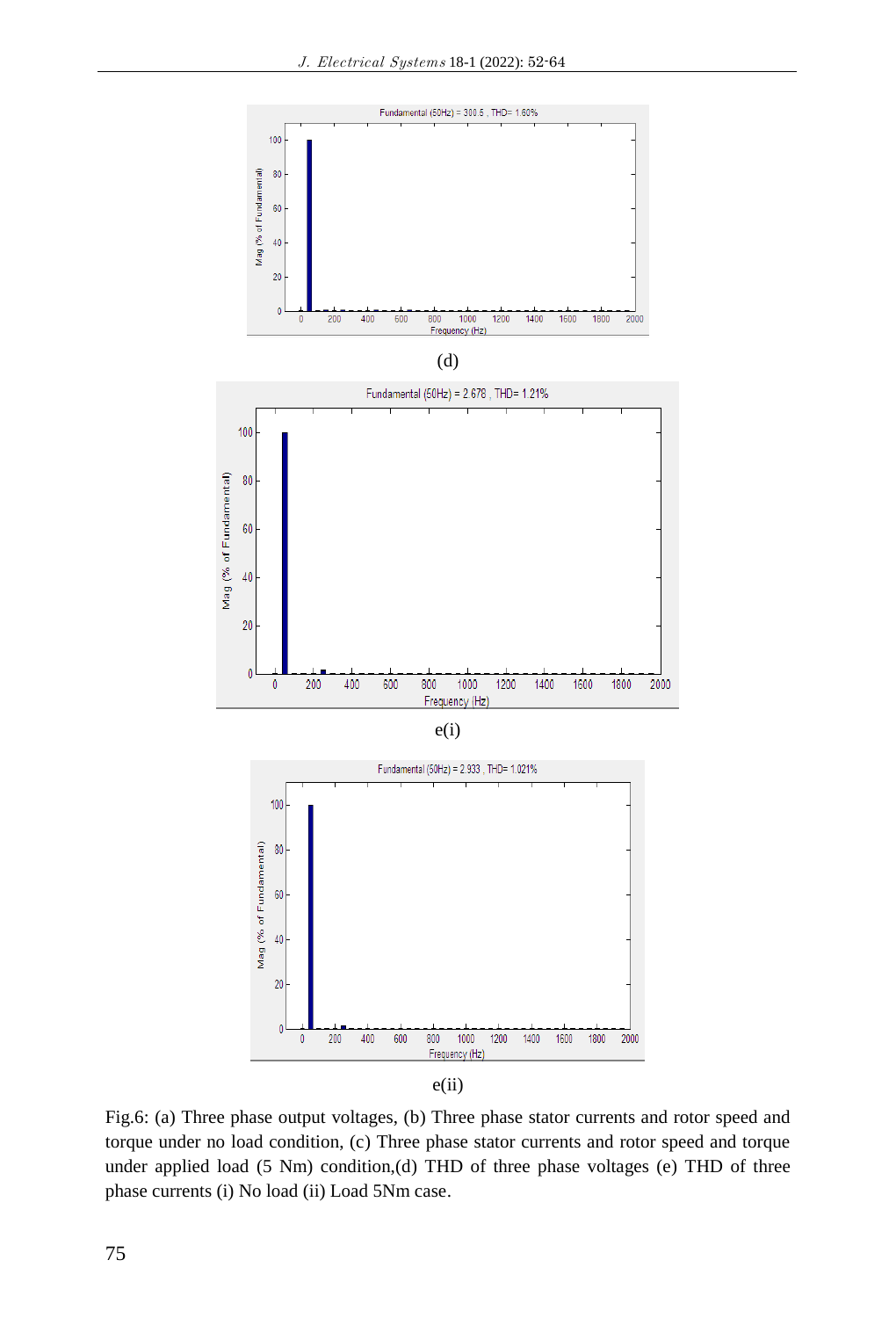

# *5.3Closed loop control of induction motor drive through ANFIS*

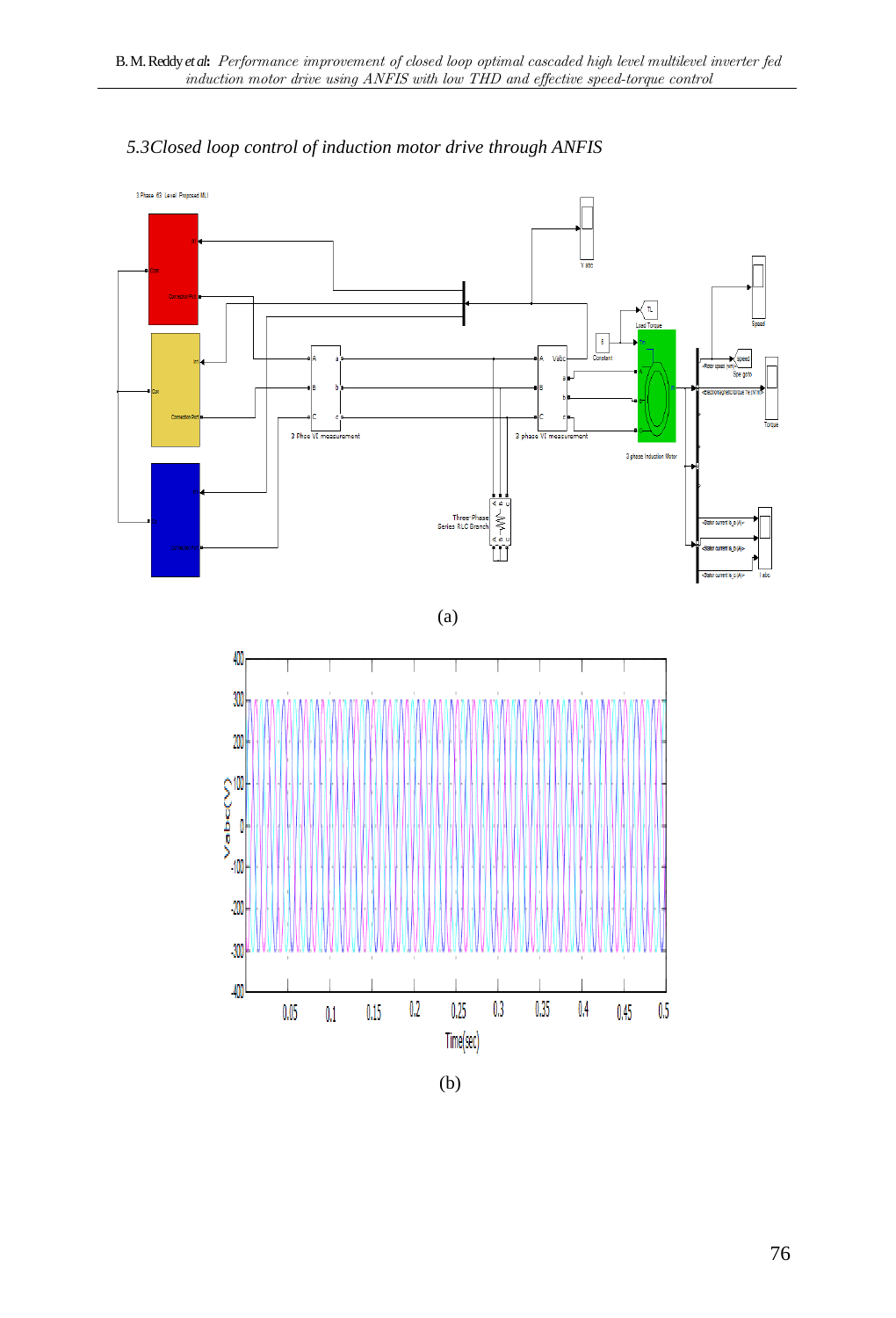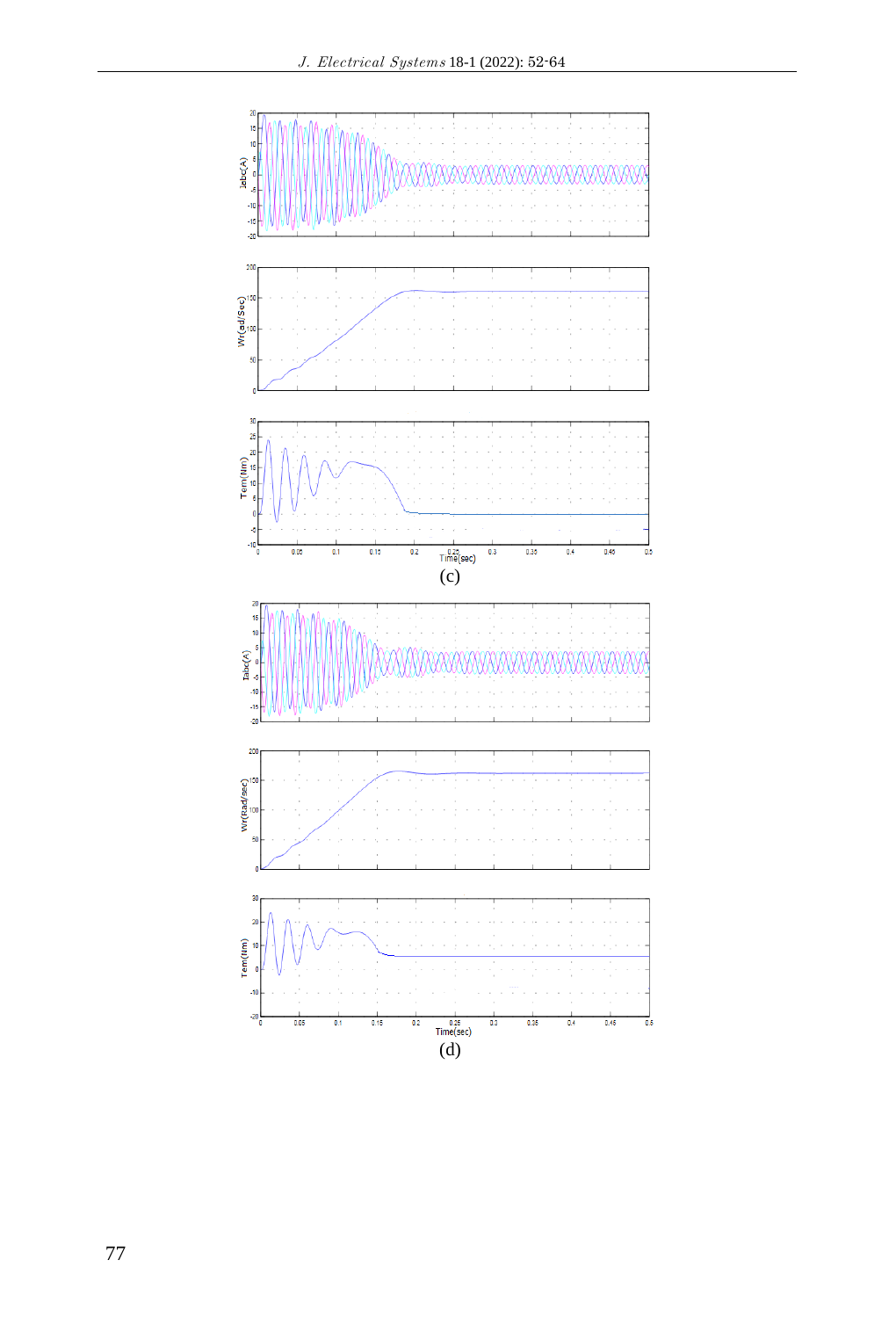



Fig. 7: (a) MATLAB/SIMULINK Closed loop method through ANFIS controller of three phase 63 level MLI fed 3 phase IM drive (b) Three phase output voltages, (c) Three phase stator currents and rotor speed and torque under no load condition, (d) Three phase stator currents and rotor speed and torque under applied load (5 Nm) condition, (e) THD of three phase voltages, (f) THD of three phase currents (i) No load (ii) Load 5Nm case.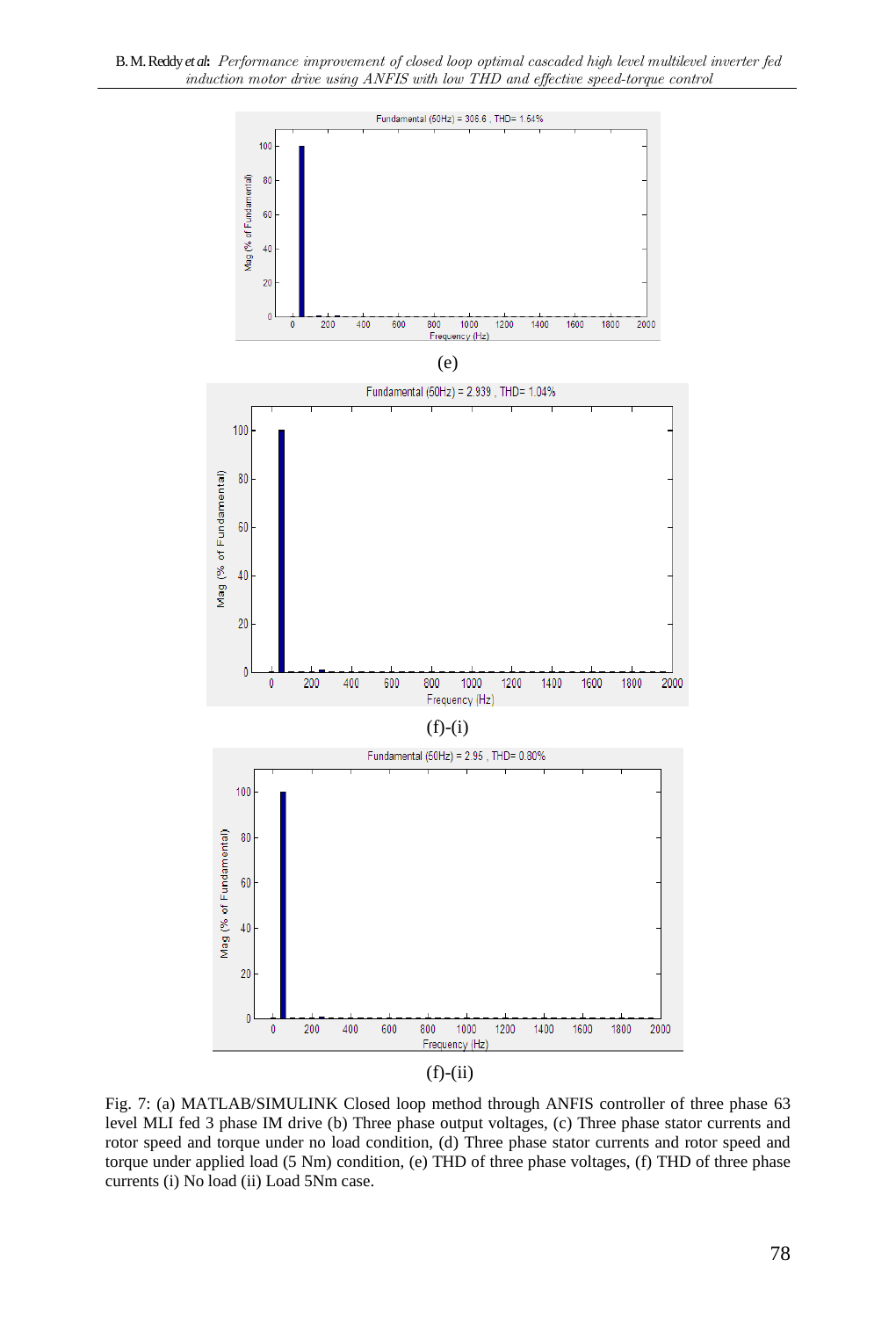Simulation wave forms for closed loop method through FLC of three phase 63 level MLI fed three phase IM drive shown in Fig 6 (a) Three phase output voltages ,(b) Three phase stator currents and rotor speed - electromagnetic torque under no load condition with 0.238 sec rise time and 0.265sec settling time, (c) Three phase stator currents and rotor speed - electromagnetic torque under 5 Nm load condition with 0.270 sec rise time and 0.300sec settling time,(d) THD 1.60% of three phase voltages and its fundamental voltage of 300.5volts , (e)-(i) THD 1.21% of three phase currents and its fundamental current of 2.67A,(e)-(ii) THD 1.02% of three phase currents and its fundamental current of 2.93A under 5Nm load. The maximum torque is 16Nm and speed 154rad/sec under no load case. The electromagnetic torque is 5Nm which is equal to load torque and speed 152rad/sec under load case.

Closed loop control of 3 phase 63 level MLI fed IM drive using ANFIS waveforms regarding - Fig. 7 (b) Three phase output voltages,(c) Three phase stator currents and rotor speed - electromagnetic torque under no load condition with 0.162 sec rise time and 0.180sec settling time, (d) Three phase stator currents and rotor speed - electromagnetic torque under 5 Nm load condition with 0.180 sec rise time and 0.200sec settling time ,(e) THD 1.54% of three phase voltages and its fundamental voltage of 306.6volts , (f)-(i) THD 1.04% of three phase currents and its fundamental current of 2.93A,(f)-(ii) THD 0.80% of three phase currents and its fundamental current of 2.95A under 5Nm load. Therefore in the proposed drive using ANFIS produces more fundamental voltage and current, better speed torque control and less THD in voltage and current when compared to drive with FLC in closed loop control system as shown in Table 3. The maximum torque is 16Nm and speed 156rad/sec under no load case. The electromagnetic torque is 5Nm which is equal to load torque and speed 154rad/sec under load case.

As the number of levels was increased by using proposed 63 level MLI the output quality also be improved. The proposed 63 level MLI cost is less than existing high level MLI due to cause of less number of switching devices and drivers used in proposed MLI. Similarly proposed MLI offers minimum switching, power losses and low voltage drops Thus by using this proposed MLI with control of Induction motor drive produces better performance.

|                 |                           | Closed loop control of     | Closed loop control of |
|-----------------|---------------------------|----------------------------|------------------------|
|                 | Parameters                | induction motor drive with | induction motor drive  |
|                 |                           | Fuzzy logic Controller     | with ANFIS controller  |
|                 | %THD voltage              | 1.60                       | 1.54                   |
|                 | Fundamental voltage(V)    | 300.5                      | 306.6                  |
| Case<br>NO Load | %THD current              | 1.21                       | 1.04                   |
|                 | Fundamental current $(A)$ | 2.67                       | 2.93                   |
|                 | Speed(rad/sec)            | 154                        | 156                    |
|                 | Max Torque $T_{max}(Nm)$  | 16                         | 16                     |
|                 | Rise time(sec)            | 0.238                      | 0.162                  |
|                 | Settling time(sec)        | 0.265                      | 0.180                  |

**Table 3**. Comparisons between closed loop 63 levels MLI fed Induction motor drive through FLC Controller and ANFIS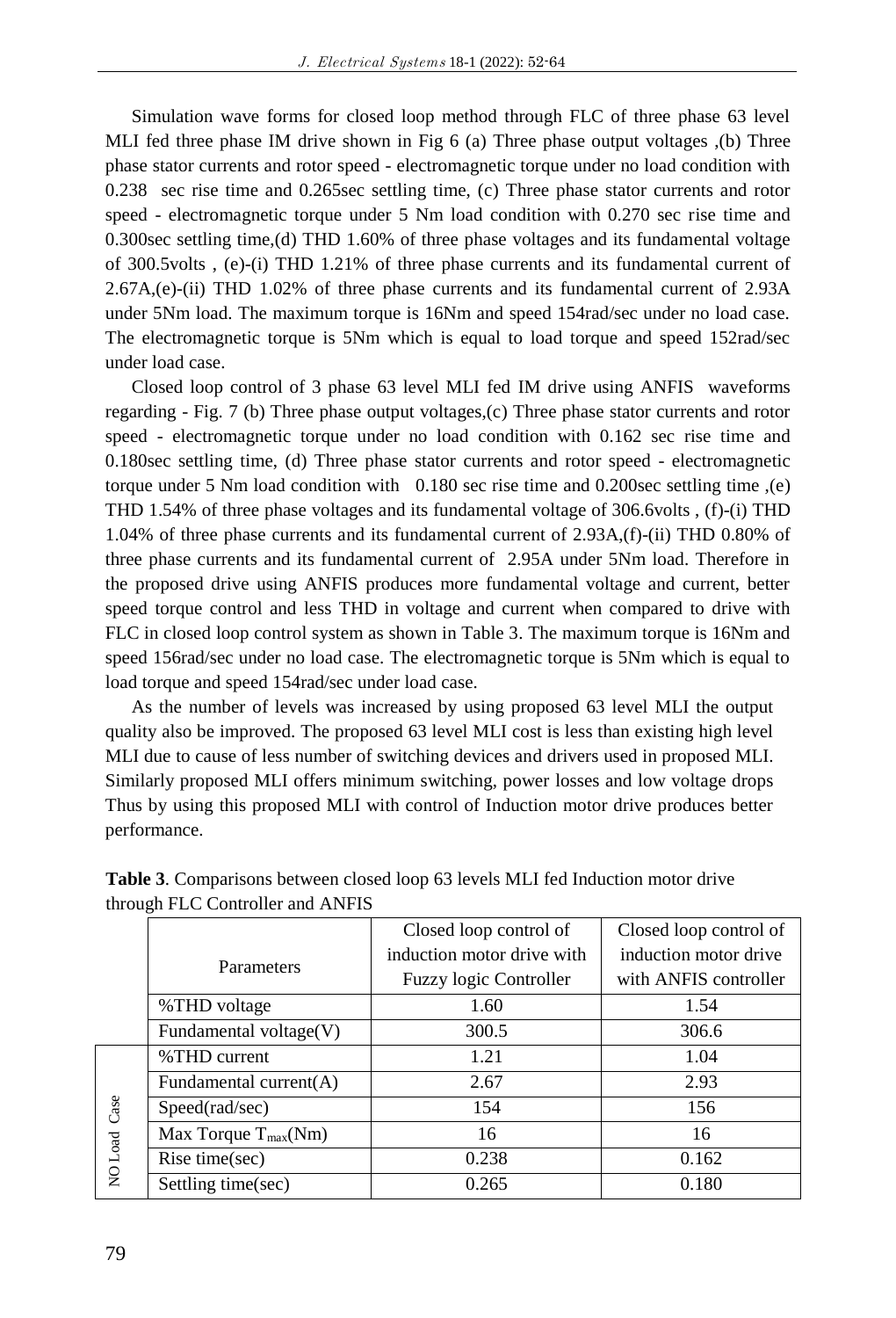B. M. Reddy *et al***:** Performance improvement of closed loop optimal cascaded high level multilevel inverter fed induction motor drive using ANFIS with low THD and effective speed-torque control

| oad Case<br>⇁<br>$\tilde{\mathcal{F}}$ | %THD current                        | 1.02  | 0.80  |
|----------------------------------------|-------------------------------------|-------|-------|
|                                        | Fundamental current(A)              | 2.93  | 2.95  |
|                                        | Speed(rad/sec)                      | 152   | 154   |
|                                        | Torque T <sub>em</sub> (Nm) (Steady |       |       |
|                                        | state case)                         |       |       |
|                                        | Rise time(sec)                      | 0.270 | 0.180 |
|                                        | Settling time(sec)                  | 0.300 | 0.200 |

### **APPENDIX**

**Table 4.** Induction motor specifications

| Configuration and Parameters         |                         |  |  |
|--------------------------------------|-------------------------|--|--|
| Mechanical input                     | Torque(Nm)              |  |  |
| Rotor type                           | Squirrel cage           |  |  |
| Reference frame                      | rotor                   |  |  |
| Rotor resistance $(Rr)$              | $3.6840\Omega$          |  |  |
| Rotor leakage inductance( $L_{lr}$ ) | 0.0221H                 |  |  |
| Stator resistance $(R_{s})$          | $7.4826\Omega$          |  |  |
| Stator leakage inductance $(L_{ls})$ | 0.0221H                 |  |  |
| Mutual inductance $(L_m)$            | 0.4114H                 |  |  |
| Friction factor                      | $0N$ -ms                |  |  |
| Rated power $(Po)$                   | 1.1kW                   |  |  |
| Rated voltage( $V_{lrms}$ )          | 380 V                   |  |  |
| Rated current                        | 3A                      |  |  |
| Frequency(F)                         | 50 Hz                   |  |  |
| Inertia(J)                           | $0.02$ Kgm <sup>2</sup> |  |  |
| No. of poles $(P)$                   | 4                       |  |  |

## **Conclusion**

Proposed optimal MLI is the asymmetrical type and control technique is SPWM implemented. The proposed three phase optimal 63 level MLI is designed by using three individual single phase multilevel inverters. In closed control the drive has been controlled by a FLC controller and ANFIS. Simulation results shows that proposed drive produces more fundamental voltage and current, low THD in voltage and current and better speed torque control done with ANFIS.

#### **References**

- [1] J.Rodriugz,J.s Lai and F.Z Pen.Multilevel inverters A survey of topology, control and applications, IEEE Transaction,vol 49,no 4 pp 724- 738,Aug 2002.
- [2] J.H. Kim, S.K.Sul, and P.N. Enjeti. A career based PWM method with optimal switching sequence for a multilevel four-leg voltage source inverter ,IEEE Trans Ind App, vol, no 4,pp l 239-1248,july /aug 2008.
- [3] O. Lopez, J. Alvarez, J.Doval-Gandoy, F.D. Freijedo Nogueiras, A. Lago, and C. M.Penalver. Comparison of the FPGA Implementation of two multilevel Space Vector PWM algorithms, IEEE transaction Electron. vol.55, no.4, pp.Apr, 2008.
- [4] Sergio Daher, Jürgen, Schmid, Fermando , L.M.Antunes. Multilevel Inverter Topologies for Stan Alone PV System, IEEE Member.